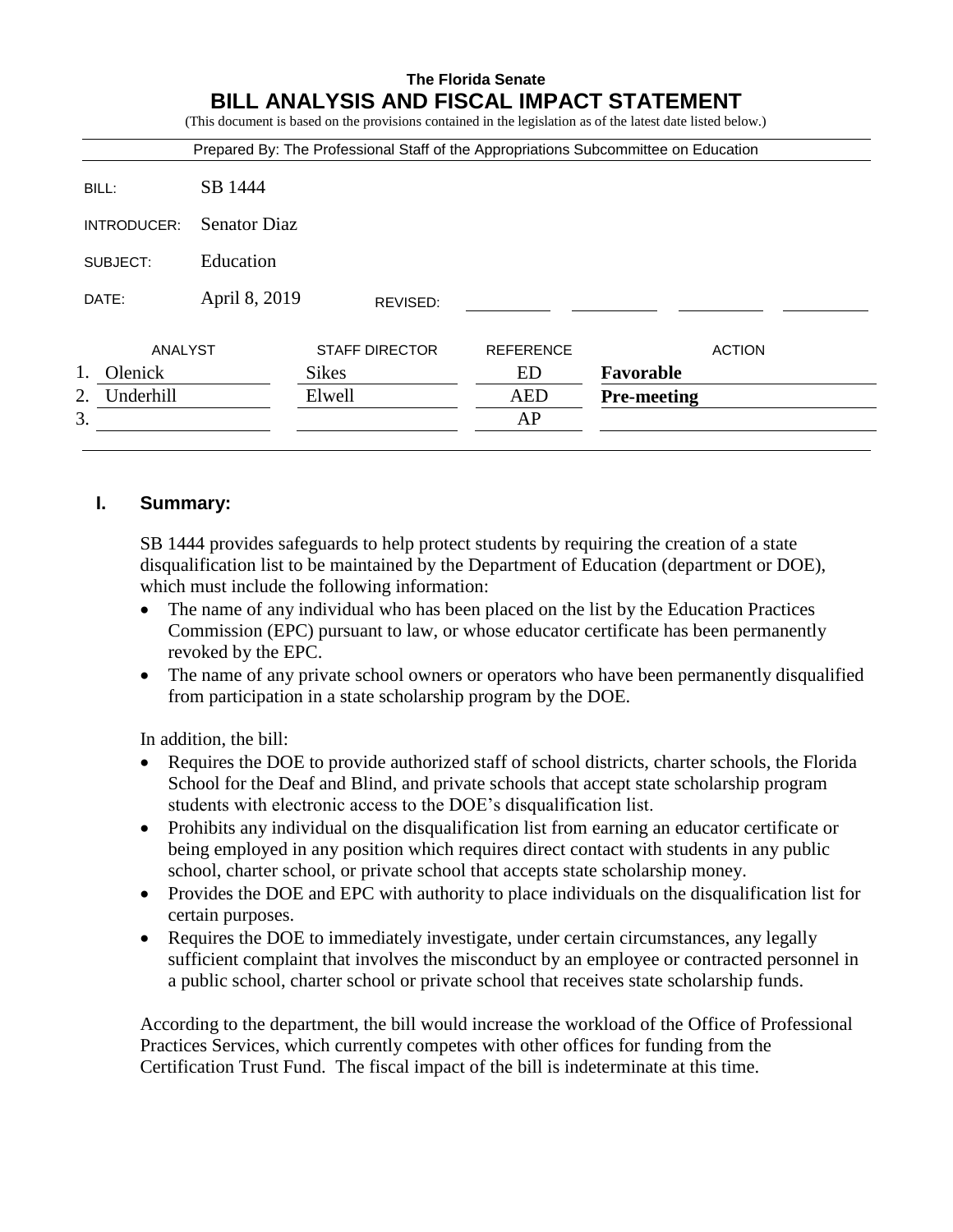The bill takes effect July 1, 2019.

# **II. Present Situation:**

## **Commissioner of Education Authority and Duties**

The Commissioner of Education (commissioner) is responsible for giving full assistance to the State Board of Education (SBE) in enforcing compliance with the mission and goals of the K-20 education system, except for the State University System.<sup>1</sup> The commissioner is appointed by the SBE and serves as the Executive Director of the Department of Education (department or DOE). The DOE is required to provide: $<sup>2</sup>$ </sup>

- Technical assistance to school districts, charter schools, the Florida School for the Deaf and the Blind (FSDB), and private schools that accept scholarship students in the development of policies, procedures and training related to employment practices and standards of ethical conduct for instructional personnel and administrators.
- Authorized staff of school districts, charter schools, FSDB, and private schools that accept scholarship students with access to electronic verification of information from the following employment screening tools:
	- o The Professional Practices' Database of Disciplinary Actions Against Educators
	- o The DOE's Teacher Certification Database
- Authorized staff with access to the data necessary for performing employment history checks of the instructional personnel and school administrators included in the databases.

Additionally, the commissioner may deny, suspend or revoke a private school's participation in a scholarship program if the commissioner determines that:<sup>3</sup>

- An owner or operator of the private school is operating or has operated an educational institution in this state or in another state or jurisdiction in a manner contrary to health, safety or welfare of the public, or
- The owner or operator has exhibited a previous pattern of failure to comply with the relevant law or specific requirements identified within respective scholarship program laws.

# **Charter Schools**

Charter schools are nonsectarian, public schools that operate under a performance contract with a sponsor, called a charter.<sup>4</sup> A guiding principle of charter schools is to meet high standards of student achievement while providing parents flexibility to choose among diverse educational opportunities within the state's public school system.<sup>5</sup>

# *Employees of Charter Schools*

A charter school is required to employ certified teachers. For any employee who has direct contact with students, a charter school must conduct an employment history check of each of the individual's previous employers and conduct the required screening through the use of the

 $1$  Section 1001.10(1), F.S.

<sup>&</sup>lt;sup>2</sup> Section 1001.10(4) and (5), F.S.

<sup>3</sup> Section 1002.421(3), F.S.

 $4$  Section 1002.33(5)(a), (6)(h), (7) and (9)(a), F.S.

*<sup>5</sup>* Section 1002.33(2)(a)1, F.S.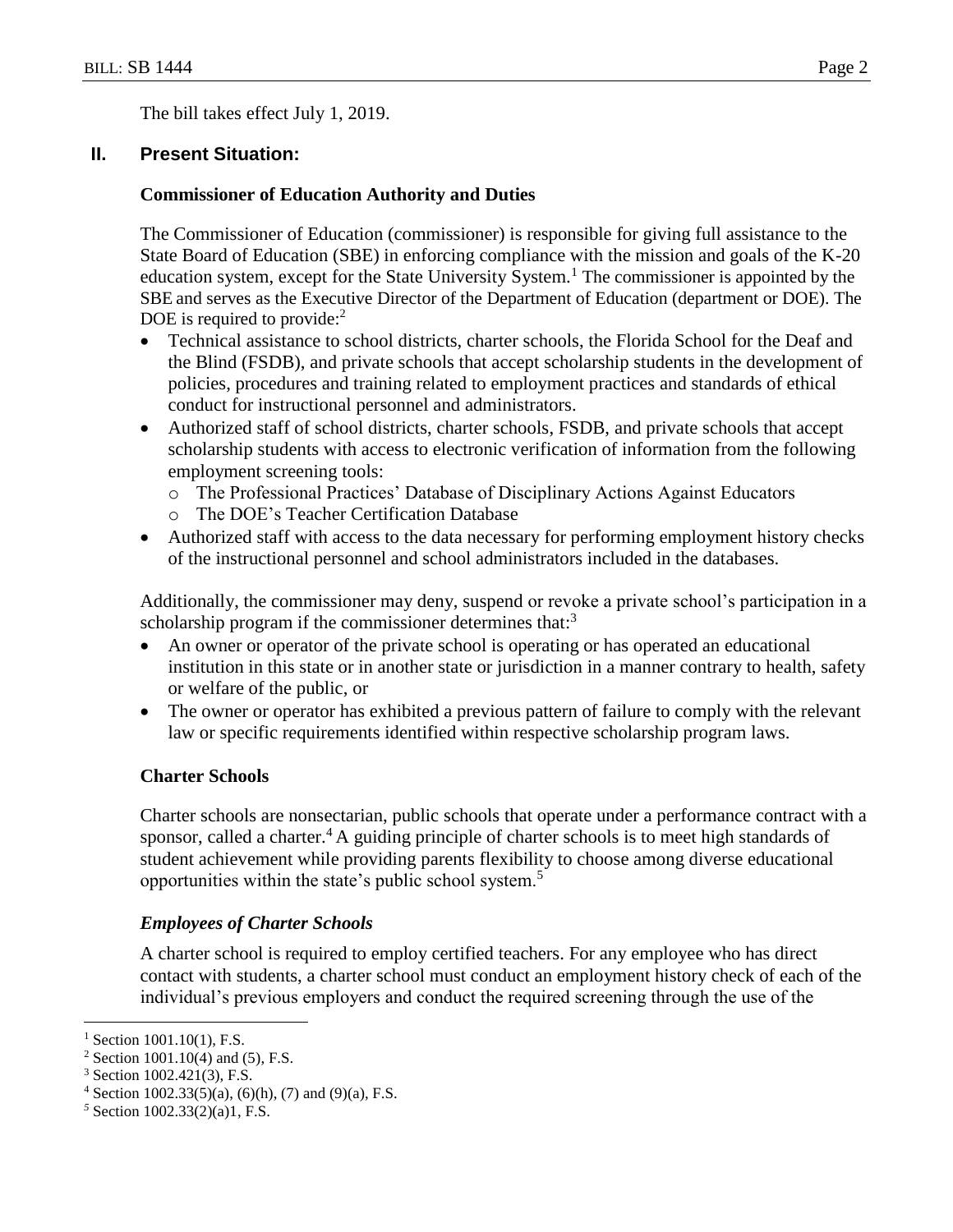educator screening tools.<sup>6</sup> Failure to comply with these requirements results in the termination of a charter.<sup>7</sup>

A charter school is required to employ or contract with employees who have undergone background screening. In addition, a charter school is required to disqualify any instructional personnel and school administrators from employment in any position that requires direct contact with students if the personnel are ineligible for such employment based on conviction of certain qualified offenses.<sup>8</sup>

# **Private Schools**

A private school that chooses to participate in a state scholarship program must comply with the requirements specified in law, such as applicable state and local health, safety, and welfare laws, code, and rules; employing teachers who meet specified requirements; demonstrating fiscal soundness and accountability;<sup>9</sup> and submitting a Scholarship Compliance Form.<sup>10</sup>

# *Teacher Qualifications*

A private school that participates in a state scholarship program must employ or contract with teachers who:<sup>11</sup>

- Hold baccalaureate or higher degrees,
- Have at least three years of experience in public or private schools, or
- Have special skills, knowledge, or expertise that qualifies them to provide instruction in subjects taught.

Before employing instructional personnel or school administrators in any position that requires direct contact with students, the employing private school must conduct employment history checks of each individual's previous employers and screen the individual through the use of the screening tool. $^{12}$ 

In addition, each employee and contracted personnel with direct student contact, upon employment or engagement to provide services, is required to undergo a state and national background screening by electronically filing a complete set of fingerprints<sup>13</sup> with the Florida Department of Law Enforcement.

<sup>&</sup>lt;sup>6</sup> The employment screening tools consist of the Professional Practices' Database of Disciplinary Actions Against Educators; and the Department of Education's Teacher Certification Database. Section 1001.10(5), F.S.

<sup>7</sup> *Id.* at (12)(f) and (g)1.

<sup>8</sup> Sections 1002.33 and 1012.315, F.S.

<sup>9</sup> Section 1002.421, F.S.; *see also* ss. 1002.385, 1002.39, and 1002.395, F.S.

 $10$  The Scholarship Compliance Form delineates private school reporting requirements specified pursuant to Section 1002.42, F.S., and statutory and regulatory requirements related to the areas of school location and contact information; school ownership; affiliation; financial solvency; school administration; school staffing; school program; student health, safety, and welfare; student records; school facility; and submission of the scholarship compliance form. Rule 6A-6.03315(4), F.A.C.

 $11$  Section 1002.421(2)(h), F.S.

<sup>12</sup> Section 1002.421(1)(o), F.S.

 $13$  Section 1002.421(1)(m), F.S.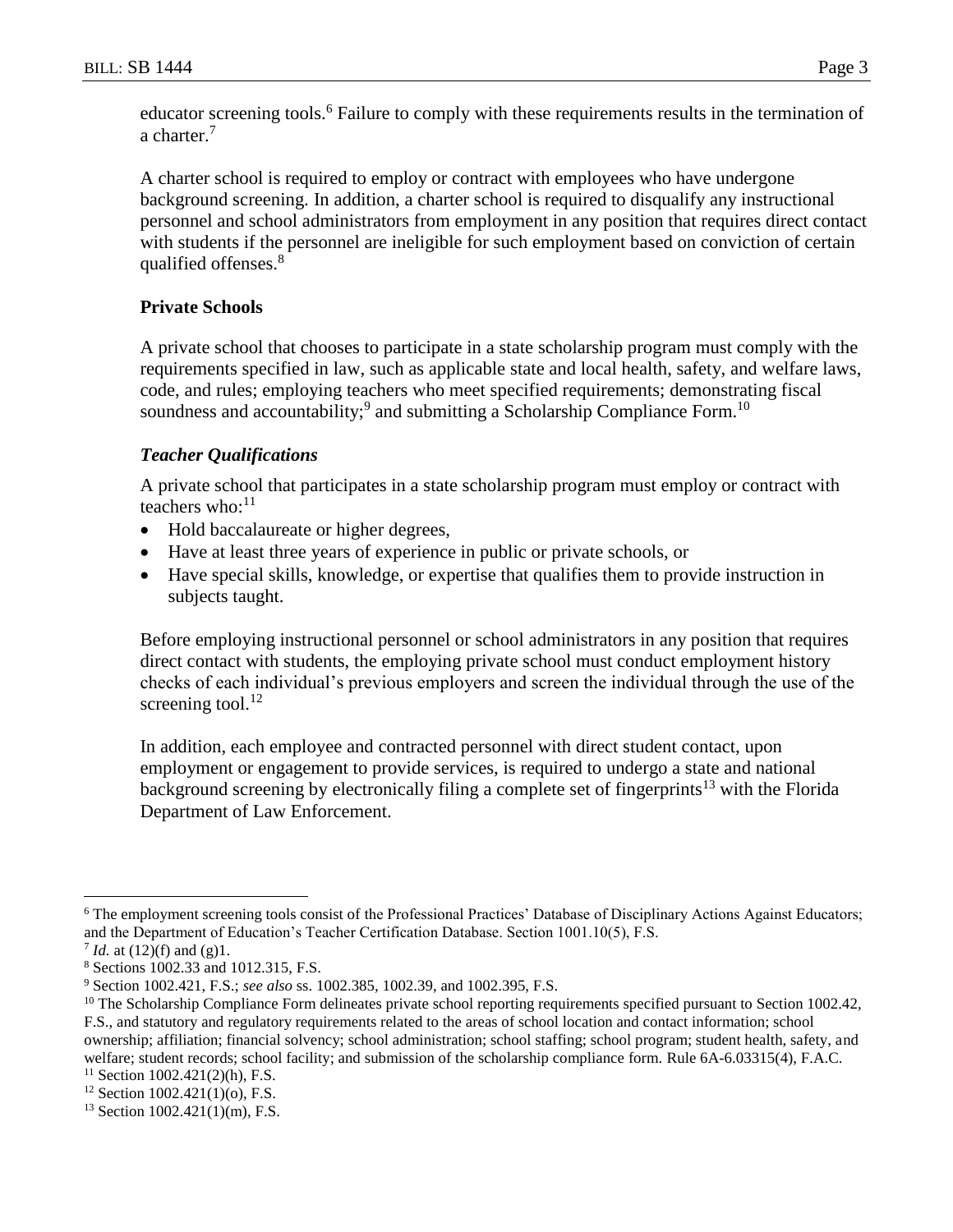Continued employment of an employee or contracted personnel after notification that he or she has failed the background screening will cause a private school to be ineligible for participation in a scholarship program. $^{14}$ 

## **Disqualification from Employment**

A person is ineligible for an educator certification or employment in any position that requires direct contact with students in a district school system, charter school, or private school that accepts students who participate in a state scholarship program if the person has been convicted of certain qualified offenses.<sup>15</sup>

#### **The Education Practices Commission**

The Education Practices Commission (EPC) is a quasi-judicial body of peers, law enforcement and lay persons who interprets and applies the standards of professional practice established by the  $SBE.<sup>16</sup>$ 

The EPC may:<sup>17</sup>

- Suspend the educator certificate of any instructional personnel or school administrator, for up to five years, thereby denying that person the right to teach or otherwise be employed by a district school board or public school in any capacity requiring direct contact with students for that period of time, after which the person may return to teaching;
- Revoke the educator certificate of any person, thereby denying that person the right to teach or otherwise be employed by a district school board or public school in any capacity requiring direct contact with students for up to 10 years, with reinstatement subject to law;
- Permanently revoke the educator certificate of any person thereby denying that person the right to teach or otherwise be employed by a district school board or public school in any capacity requiring direct contact with students; or
- Suspend an educator's certificate, upon an order of the court or notice by the Department of Revenue relating to the payment of child support; or impose any other penalty provided by law.

The property, personnel, and appropriations related to the specified authority, powers, duties and responsibilities of the commission must be provided to the EPC by the DOE.<sup>18</sup> However, the EPC, in the performance of its powers and duties, is not to be subject to control, supervision, or direction by the DOE.<sup>19</sup>

- <sup>17</sup> Section 1012.795(1), F.S.
- <sup>18</sup> Section 1012.79(6)(b), F.S.

 $14$  Section 1002.42(1)(m)3, F.S.

<sup>15</sup> Section 1012.315, F.S.

<sup>16</sup> Section 1012.79, F.S.

<sup>19</sup> Section 1012.79(6)(a), F.S.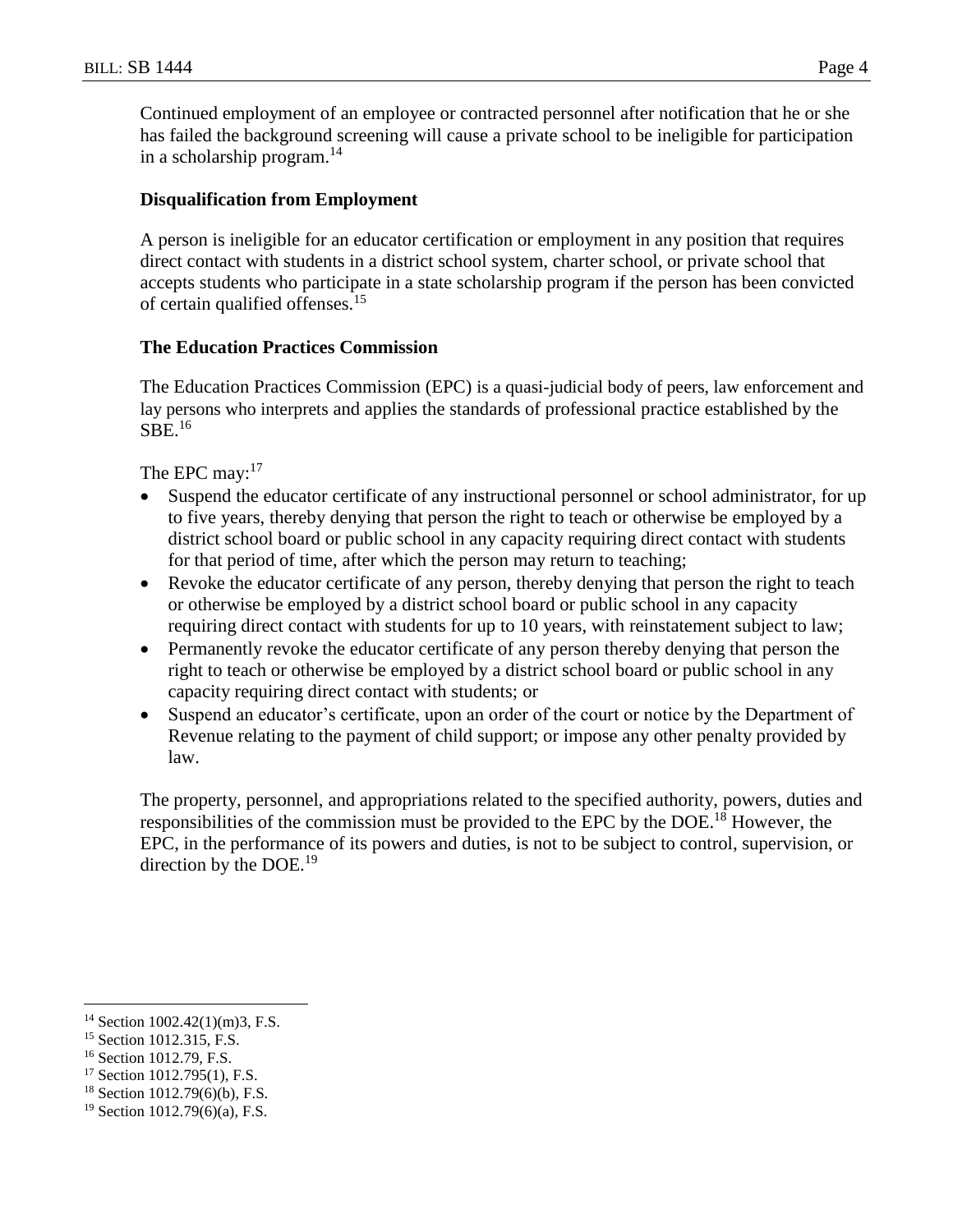#### **Complaints against Teachers and Administrators**

The DOE is tasked with investigating any legally sufficient complaint filed before it or otherwise called to its attention that contains grounds for the revocation or suspension of a certificate or any other appropriate penalty as set forth in law.<sup>20</sup>

The department must immediately investigate any legally sufficient complaint that involves misconduct by any certificated personnel which affects the health, safety, or welfare of a student, giving the complaint priority over other pending complaints. The department must investigate, or continue to investigate, and take action on such a complaint filed against a person whose educator certificate has expired if the act or acts that are the basis for the complaint were allegedly committed while that person possessed an educator certificate.<sup>21</sup>

If allegations arise against an employee who possesses an educator certificate and is employed in an educator-certificated position in any public school, charter school or governing board thereof, or private school that accepts students who participate in a state scholarship program, the school must file in writing with the department a legally sufficient complaint within 30 days from the date the school had notice of the incident, regardless of whether the subject of the allegations is still an employee of the school.<sup>22</sup>

# **III. Effect of Proposed Changes:**

## **Commissioner of Education**

The bill requires the DOE to maintain a state disqualification list which must include the following information:

- The name of any individual who has been placed on the list by the EPC pursuant to law, or whose educator certificate has been permanently revoked by the commission.
- The name of any private school owners or operators who have been permanently disqualified from participation in a state scholarship program by the DOE.

The bill provides that the Commissioner of Education (commissioner) may permanently deny or revoke the authority of an owner or operator to establish or operate a private school in this state if the commissioner decides that the owner or operator is operating or has operated an educational institution in this state or another state or jurisdiction in a manner contrary to the health, safety, or welfare of the public. The commissioner must include such individuals on the disqualification list maintained by the DOE.

In addition, the bill requires the DOE to provide authorized staff of school districts, charter schools, the FSDB, and private schools that accept scholarship students who participate in a state scholarship program with access to the DOE's disqualification list.

<sup>20</sup> Section 1012.796(1), F.S.

<sup>21</sup> *Id.*

<sup>&</sup>lt;sup>22</sup> Section 1012.796(1)(e), F.S.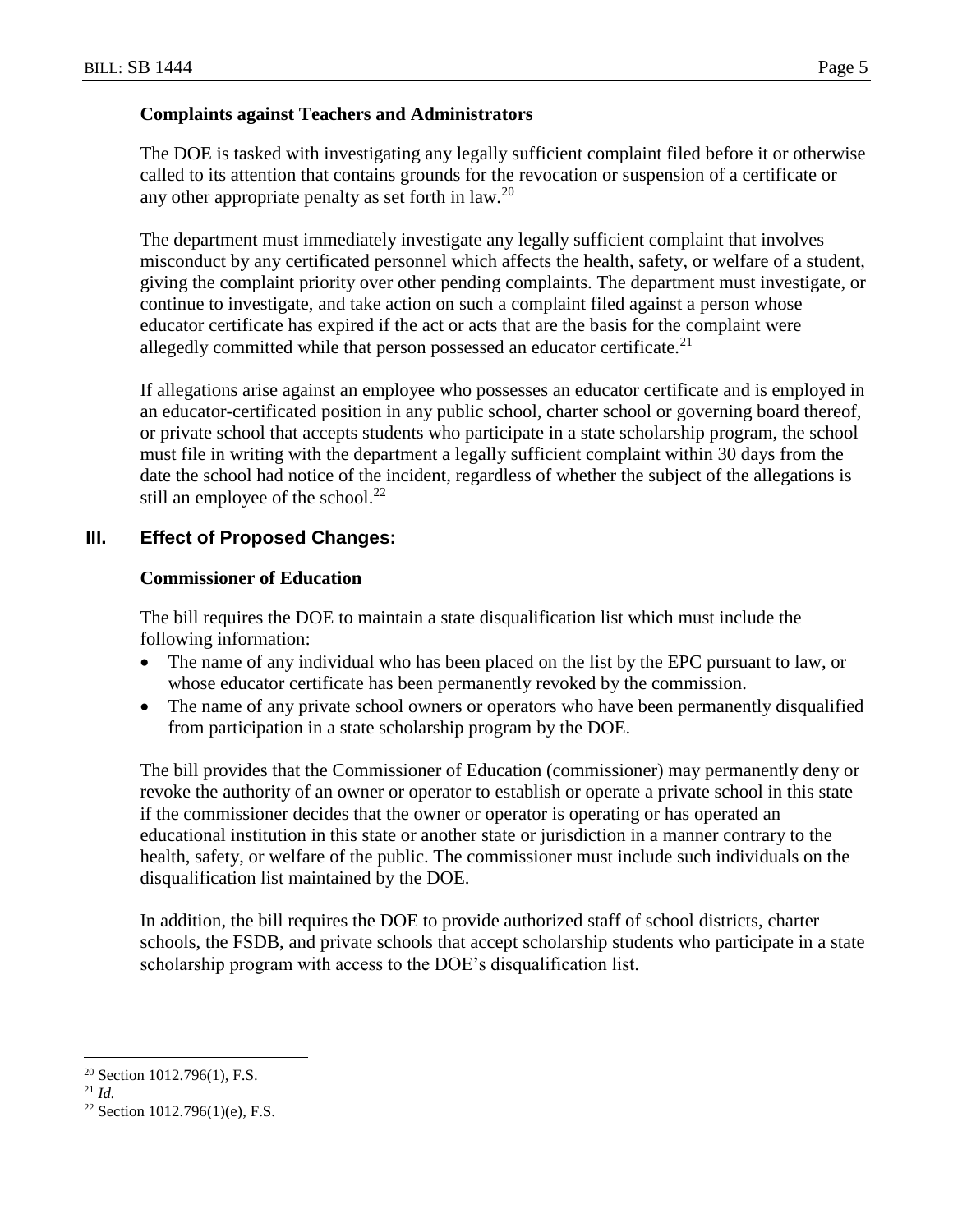These changes may help provide more safeguards to better protect students from teachers or administrators who have been disqualified from their profession because of criminal and unethical conduct.

#### **Charter Schools**

## *Employees of Charter Schools*

The bill specifies that an individual may not be an employee or contract personnel of a charter school, or serve as a member of a charter school governing board, if the individual is on the disqualification list maintained by the DOE.

#### **Private Schools**

## *Teacher Qualifications*

The bill requires any private school who participates in a state educational scholarship program to deny employment to any individual whose educator certificate is revoked, who is barred from reapplication, or who is on the disqualification list maintained by the department.

## **Disqualification from Employment**

The bill provides that a person on the disqualification list maintained by the DOE is ineligible for educator certification or employment in any position that requires direct contact with students in a district school system, charter school, or private school that accepts students who participate in a state scholarship program.

#### **Educator Practices Commission**

The bill provides that the EPC may place an employee or contracted personnel of any public school, charter school, charter school governing board, or private school that accepts students who participate in a state scholarship program on the disqualification list maintained by the DOE if such conduct would otherwise result in permanent revocation of a certificate.

#### **Complaints against Teachers and Administrators**

The bill requires the DOE to immediately investigate any legally sufficient complaint that involves the misconduct by an employee or contracted personnel of any public school, charter school, charter school governing board, or private school that accepts students who participate in a state scholarship program which affects the health, safety or welfare of a student and would otherwise result in the permanent revocation of a certificate. The DOE is required to give the complaint priority over other pending complaints.

In addition, the bill provides that the EPC may place an individual who is not a certificate holder on the disqualification list maintained by the DOE if the conduct would meet the standard for permanent revocation of a certificate.

The bill takes effect July 1, 2019.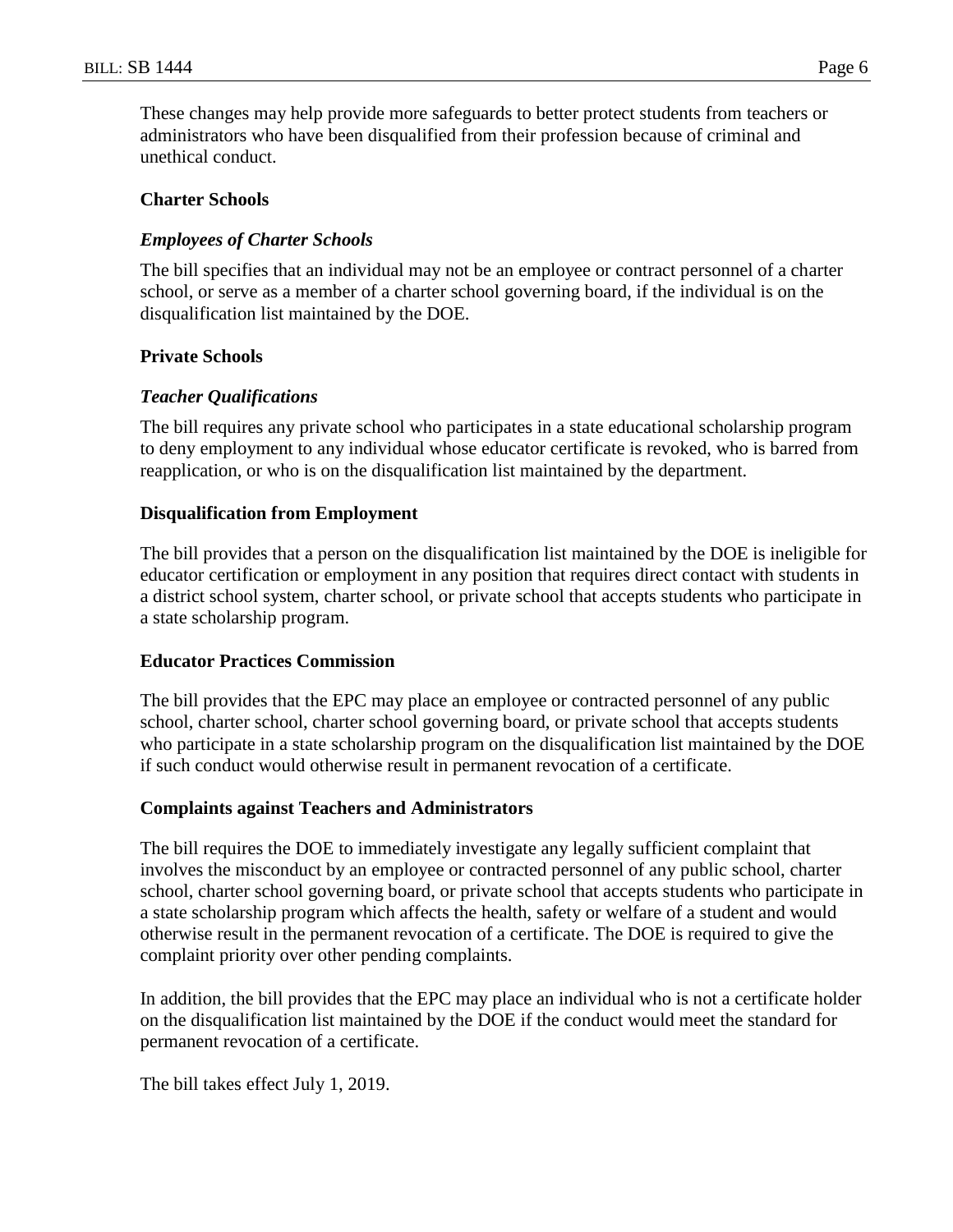## **IV. Constitutional Issues:**

A. Municipality/County Mandates Restrictions:

None.

B. Public Records/Open Meetings Issues:

None.

C. Trust Funds Restrictions:

None.

D. State Tax or Fee Increases:

None.

E. Other Constitutional Issues:

None.

# **V. Fiscal Impact Statement:**

A. Tax/Fee Issues:

None.

B. Private Sector Impact:

None.

C. Government Sector Impact:

According to the Department of Education, the added obligation to investigate all district staff, all charter school staff, and all staff at private schools that receive state scholarship funds, would substantially increase the workload of the Office of Professional Practices Services. However, the fiscal impact is indeterminate at this time.<sup>23</sup>

# **VI. Technical Deficiencies:**

None.

# **VII. Related Issues:**

None.

 $\overline{a}$ <sup>23</sup> Email, *Florida Department of Education* (March 15, 2019).